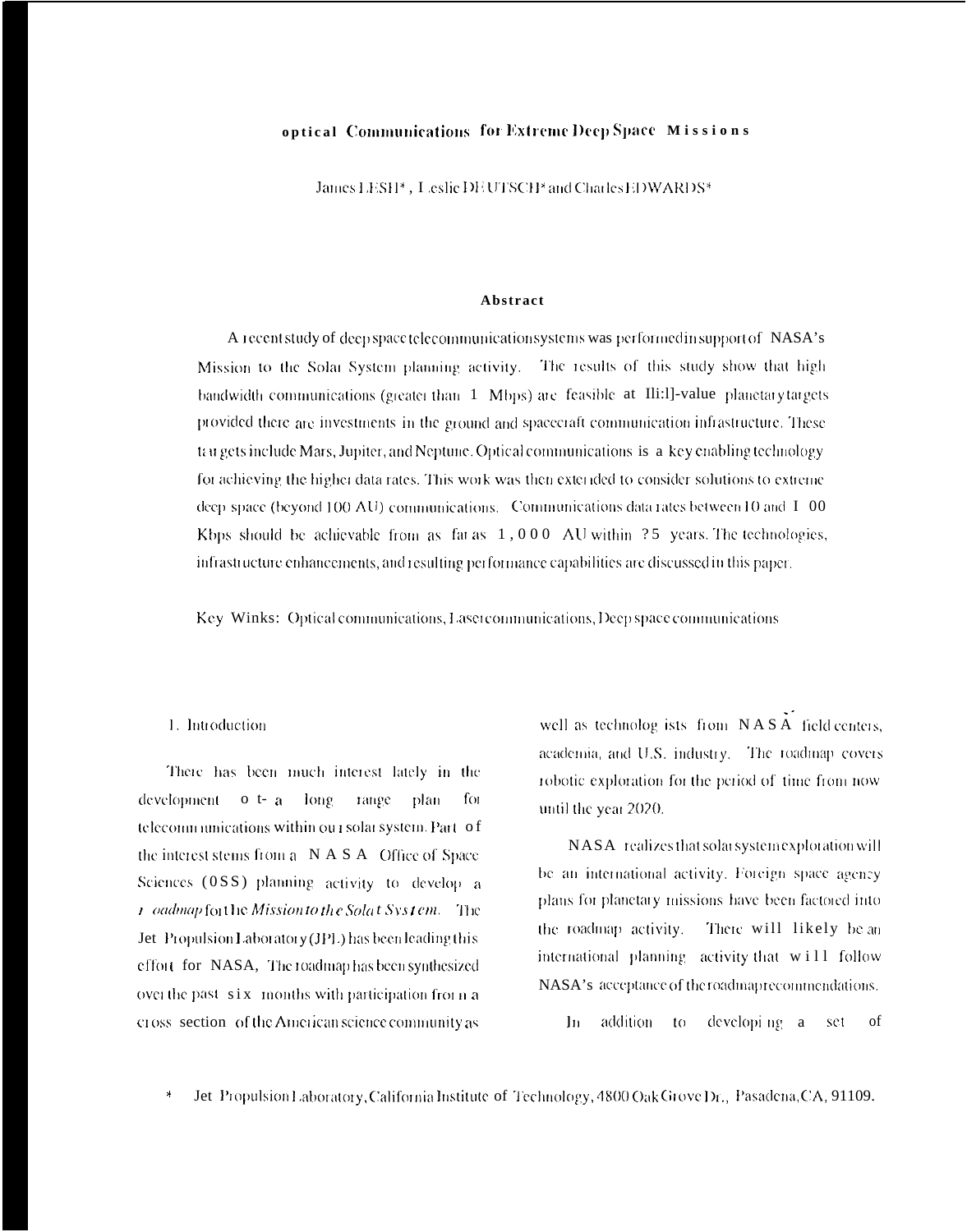recommendations to NASA formissions in response to specific scientific questions, the roadmap team examined several of the key enabling technologies. One of these is telecommunications. The focus of the roadmap activity was on space missions within the solar system. I Iowever, the work that was performed in the telecommunications area can be extended to far outer  $p l a n e t$  and longer-distance missions as well.

The Mission to the Solar System roadmap considered many aspects of the telecom munications challenge. The team considered the networking aspects of operating many spacecraft (s a d landers, rovers, . ..) on a single target body using communications relay satellites orbiting around those bodies. The team  $\overline{a}$  is a examined the challenge  $\overline{0}$  1 providing a low cost, low mass, high pet formance communications capability between the surface elements and a relay satellite. The teamspentmost of its energy predicting the performance, as a function of time, for the  $t_1$  unk lines the main communications channels between the target bodies andthe Earth, rather than the local links between such things as landers and their local relay satellites. The trunk lines represent the hardest problem to solve for outer planet missions and beyond. Two radio frequency bands (X-band and Ka-band) were considered as was optical communications<sup>1</sup>. This paper deals only with performance estimates and technology developments considered for the optical communications options of those trunk lines.

The roadmap analysis included an examination of the key technologies required for the trun k lines and their probable availability over the next 25 years. Analyses were performed for three target body communications or biters: Mars (2.5 AU), Jupiter (6 AU), and Neptune (30 AU.) The results showed that

in the time frame of the roadmap, we could expect communication bandwidths of more than 1 Mbps at cacti of these targets - with much greater capabilities at M ars. Suet] large bandwidths were considered essential to provide a telepresence for the science community and the general public during the exploration, and 10 lay the infrastructure for subsequent piloted missions.

This work was then extended to cover communications capabilities out to 100 AU and 1,000 AU in the same period of time. The results indicate that it will be possible to support data rates of 10 to 100 Kbps from missions at 1,000 AU within 25 years,

#### 2. Technology Predictions

I n order to estin rate communications link performance over the next 25 years, one must predict the evolution  $\sigma$ f critical communications technologies. This is an imperfect exercise. It is also, at the moment, not cost constrained.

The technologies listed below are not meant to represent all relevant technologies - only those that arc seen as enabling for the main communications trunk links.

#### ?.1 Wavelength

Current optical communications work for deep space links is concentrated at a wavelength of 1.064 um. By the year 2005, it is expected the technology for communication at  $0.532 \,\text{\mu m}$  will be available for flight. This will allow an incremental jump in performance.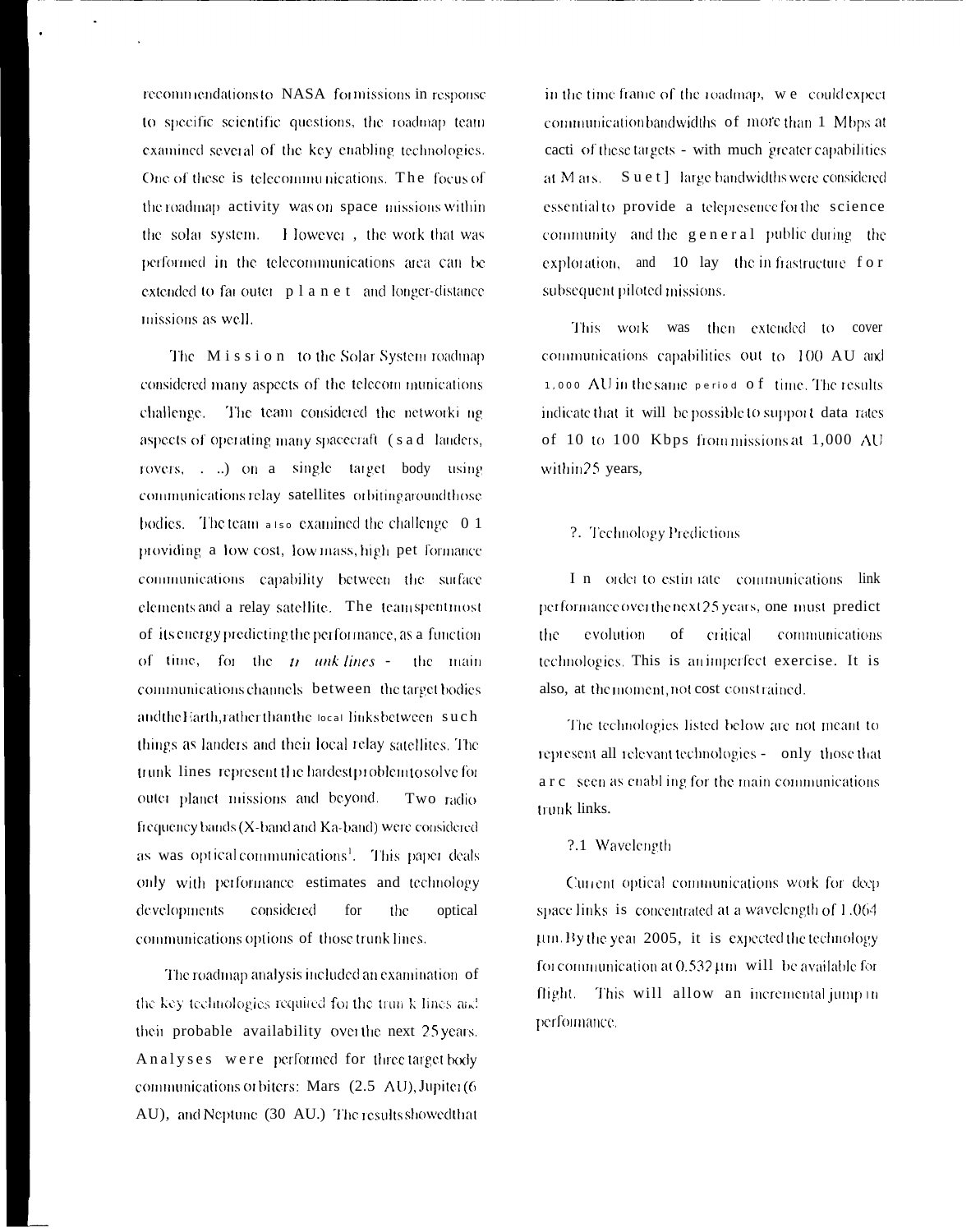## 2.2 Spacecraft Lasers

The efficiency of solid state flyable lasers is assumed [0 increase from its current value of about  $10\%$  to better than 30% over the next 25 year s. A t the same time, the radiated power is predicted to increase from 3 W to 20 W.

#### 2.31 ow Mass and Cost Space Terminals

 $JPI \rightarrow$  has been working on the challenge of creating a 1 o w mass and low cost communications terminal for deep space missions using optical communications technologies. Although none of these terminals have flown in space yet, several prototypes, including the Optical Communications Demonstrator  $(OCI)^2$  have been tested in the laboratory.  $\rightarrow$  he OCD terminal has an optical aperture of 0.1 m.

Figure 1 shows an engineering model for a deep space optical terminal. 11 has a mass of about 8.5kg and a power consumption of 30W. Such a terminal could be available for experimental flight as early as next year.



Figure 1, Deep space optical flight terminal

More advanced versions, that integrate the optical communications instrument with a science imaging system, could be ready for flight by 2000. These would have a mass  $Of$  about 1 0 kg and consume approximately 35 W of power.

#### 2.4 Earth Receive Apertures

"There is currently no operational capability for deep space optical communications. Demonstrations have been performedusing modified astronomical observatories $3,4$ .

By the year  $2000$ , time could be a limited ground-based optical communications capability 10 support demonstrations in deep space<sup>5</sup>. These stations could have a 10m non-diffraction limited receive aperture. This would be more than enough to support hundreds of kilobits of communications from Sa[ulm-like distances in the near-term.

in ordertomake this capability truly operational, several copies of the 10m terminal would be built to a chi e v e both continuous coverage with deep space targets and spatial diversity 10 combat the effects of Earth's weather. At least three, and maybe as many as five such stations would be needed to support operational deep space missions<sup>6</sup>. These could be in place by '2005,

By 2010, the Earth receive capability could be increased either b y building larger ground-based apertures, or by placing the terminals in Earth  $\omega$ bit<sup>7,8</sup>.

## 2.5 Receive Filters

Current state- of-the-m t for receive system detection filter bandwidth is about 10 Å. Over the next 25 years, this should decrease to better than 1 Å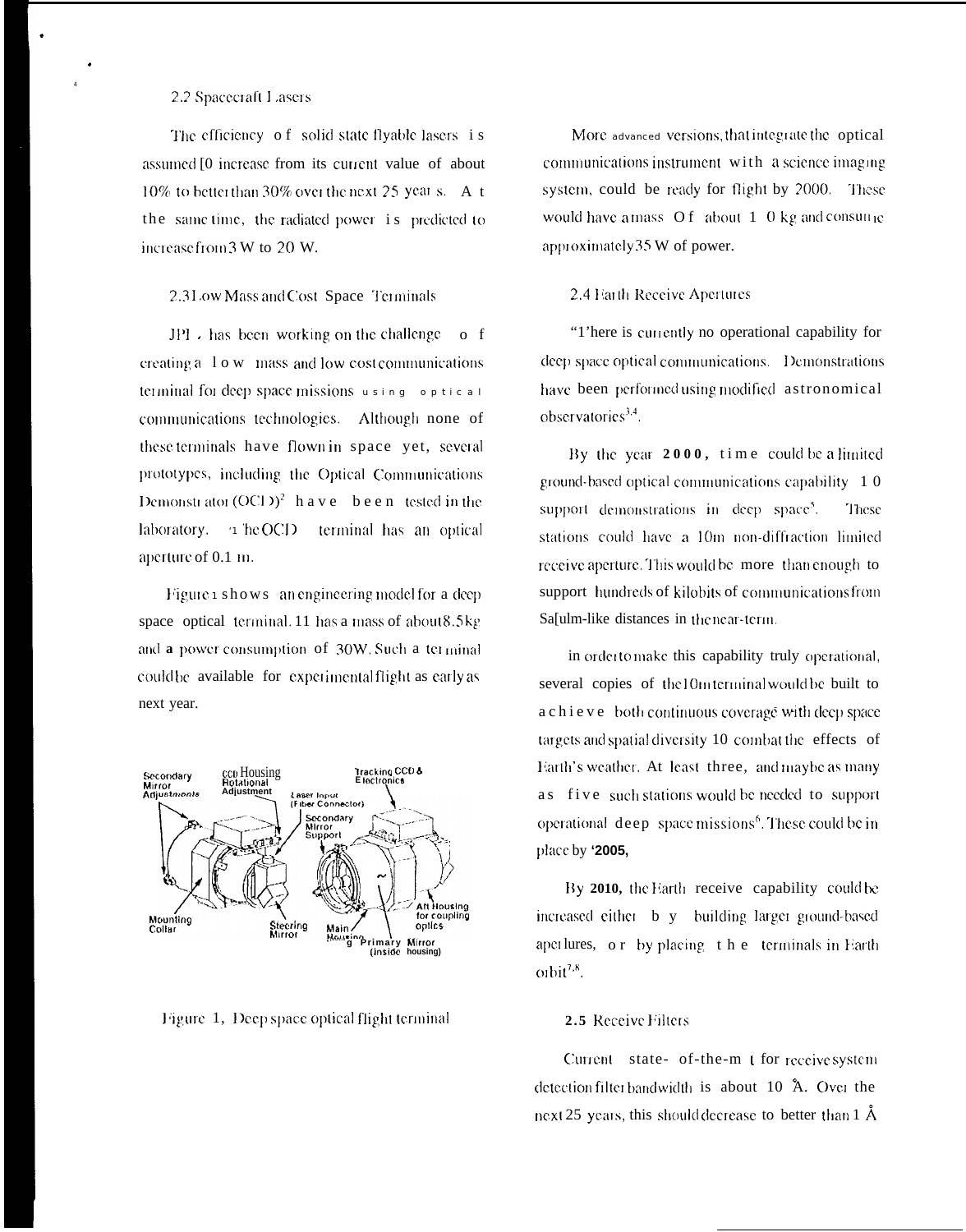through the use of technologies such as the Faraday Anomalous Dispersion Optical Filter<sup>9</sup>

# 2.6 Detectors

Currently, all optical communications demonstrations with deep space have utilized avalanche photodiodes (APDs) to measure incoming By the year 2015, solid photons. state photomultiplier tubes (SS-PMTs) should be available.

### 2.7 Pointing

Just as in the case of RF communications, the pointing of both the spacecraft and Earth terminal apertures is also critical to the performance of the link for optical communications.

The first deep space missions to use optical communications will likely have a cooperative pointing system. In this case, a laser beacon signal will be sent from the Earth station, After acquisition, the two terminals will track each other's signal to achieve a closed-loop pointing.

By 2000, a spacecraft system that finds the optical image of the Earth could allow sufficient pointing accuracy to eliminate the need for an Earth terminal beacon for signal acquisition. More sophisticated systems that USC star trackers and other (m-bud SCDSOTS COUld allow EVCD better Openloop pointing by 2005.

By 2010, such on-board autonomous pointing systems could be further improved by using nonmechanical fine-steering techniques for the spacecraft terminal.

#### 3. Analyses for Mission to the Solar System

Using the technology projections above, link performance estimates were developed for three target-tmly orbiters: a Mars orbiter, a Jupiteror'biter, and a Nelltune-orbiter. It was assumed that the largest launch vehicle available for this exercise was a DeltaIII. The analysis was performed at five yearintervals beginning in I 995 (present capability) and ending in 2020,

For each year, six 1 ink performances were calculated, Two of them were opticallinks based on aggressive and conservative estimates for the The other four were evolution. technology aggressive and conservative projections for both Xband and Ka-band<sup>1</sup>. The results are shown in Figure  $\overline{2}$ .



Figure 2. Mission to the Solar System capabilities projections for trunk lines

The areas in the graphs are bounded by the best aggressive case on the top and the best conservative case on the bottom. All three graphs eventually USC opticalcommunicationstoboundthe areas as time progresses.

The horizontal lines through the graphs represent the capability that would be required to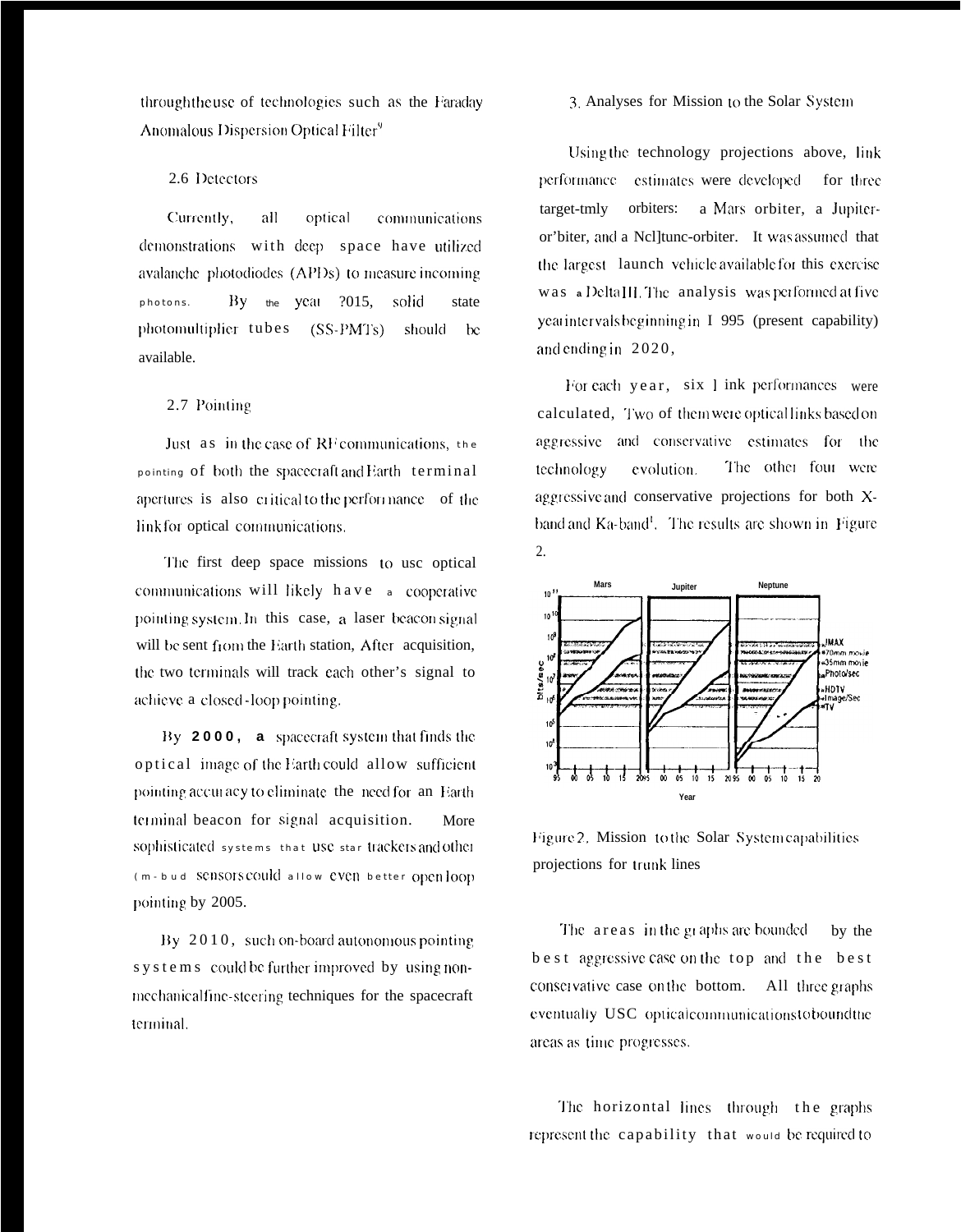support real time communication of various common These range from broadcast quality data types. television (USA NTSC) to  $1 M A X$  high resolution pictures. Aggressive compression motion technology was assumed for all of these data types.

The Neptune communications orbiter was, by far, the most challenging. It requires a Delta III launch vehicle and an RTG to supply sufficient power for the link. Optical communications provides the only option for 1 Mbps communications bandwidth in this time frame.

The basic conclusion for the Mission to the Solar System roadmap exercise is that a capability at least as good as commercial broadcast television could allow the public to participate in exploration of the entire solar system if there is enough investment in both flight and ground infrastructure.

4. Extensions to Far Deep Space Missions

All the same assumptions about the availability of key technologies remain valid for the farther, "out of the solar system", link performance calculations. In addition, since there is no target body to orbit for these missions, the spacecraft mass limitations for the communications system that had been imposed to allow for orbit capture and maintenance for the three planetary cases above can relaxed. This extra mass margin could go toward generating more spacecraft power, providing twice as much available communications electrical power from RTGs (150 W) beginning in 2010," This makes the link performance estimates look betterin comparison to the Mars, Jupiter, and Neptune cases

than one might expect from the inverse square distance loss.

An additional radio frequency technique considered for both the  $100 \text{ AU}$  and  $1,000 \text{ AU}$  missions was arraying of X-band and Ka-band ground antennas. Allowing for a 0.3 dB combining loss by 2020, an array consisting of a 70m and four 34m antennas (the planned configuration O f all three Deep Space Network complexes by 2 0 2 0 ) would have performance slightly better than a single 94m antenna. Since continuous coverage. is not likely to b e a requirement for such missions, such large amounts of ground resources can be applied for short periods of time.

The results of the aggressive analyses are shown in tabular form in Table 1, together with the assumptions on available technologies. The conservative case differs from the values shown in two main ways: the RF spacecraft antennas are assumed to be fixed.1.5m dishes, and the optical technology items are assumed to mature ten years later, in references 10 and 11, similar calculations are performed 10 estimate the communications performance of a 1,000 AU mission for X-band and optical systems. The results are comparable  $t()$ those presented here for the 2010-2015 time when one accounts for the differences in assumptions.

Figure 3 shows these results graphically in the same form as in the previous section. The areas in the graphs are bounded by the best of the aggressive and conservative results for each year. As shown in Table 1, the upper (high performance) envelope of these long-distance links is dominated by the optical systemperformance after the year 2005.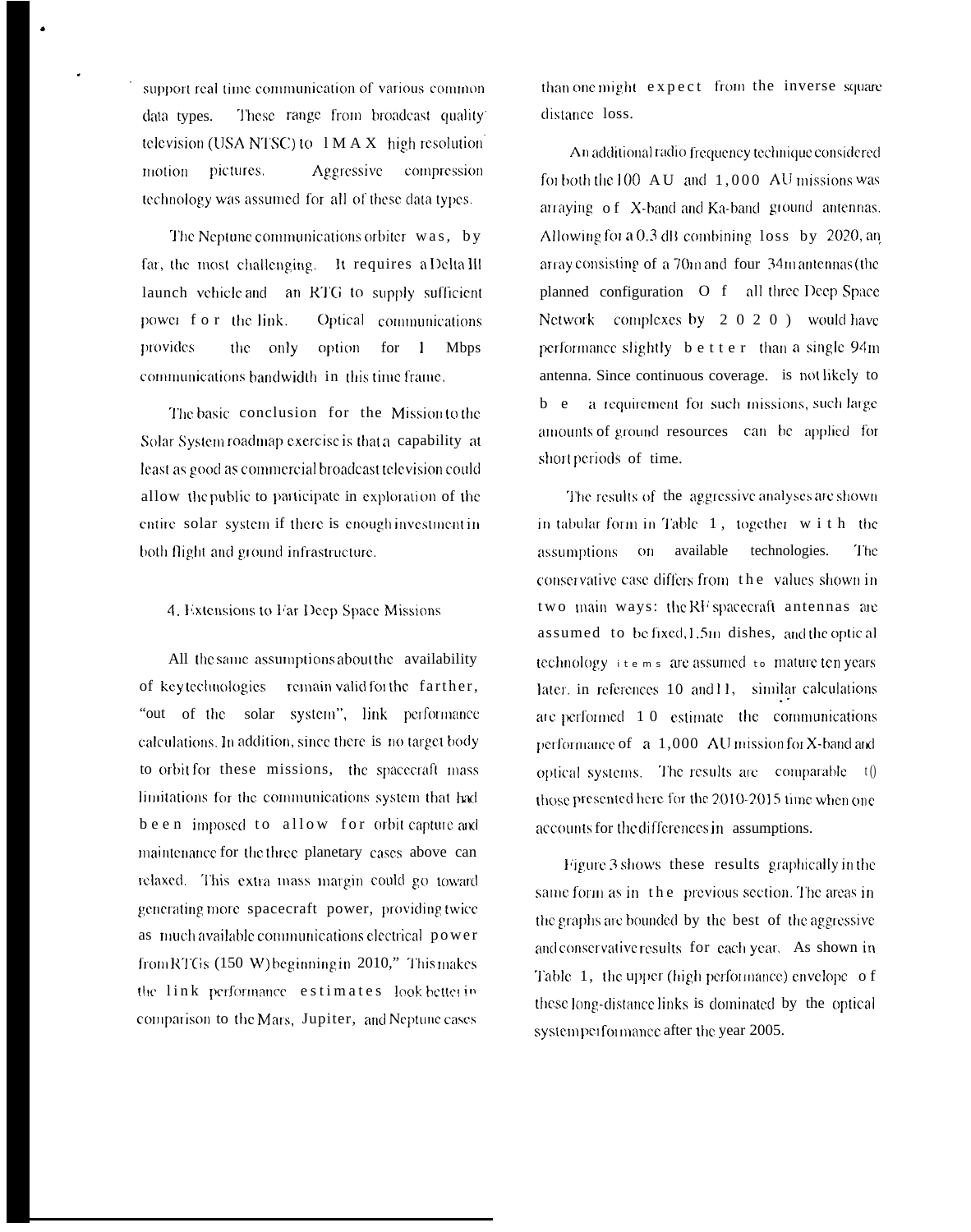|                | Technology<br>Area                   | 1995            | 2000                   | 2005           | 2010                   | 2015                                    | $-27020$                |
|----------------|--------------------------------------|-----------------|------------------------|----------------|------------------------|-----------------------------------------|-------------------------|
| Common         | Spacecraft SystemPower               | 75              | 75                     | 75             | 150                    | 150                                     | 150                     |
| $X - b$ and    | <b>Transmitter Efficiency</b>        | $50 \%$         | 53%                    | $56\%$         | 59%                    | 62%                                     | $\hat{\epsilon}$ ક્રુજુ |
|                | FIF 1 ransmit Power (W)              | 20              | 32                     | $3\bar{3}$     | 70                     | 74                                      |                         |
|                | Spacecraft Antenna Diameter (m);     | 3 <sub>1</sub>  | 6                      | 6              | 10                     | 10                                      | 15                      |
|                | Ground Antenna Diameter (m)          | 70              | 70\$                   | 82             | 82                     | 88                                      | 94                      |
|                | T sys (K)                            | 30              | 20                     | 20             | 20                     | 20                                      | 20                      |
|                | Ground Aperture Efficiency           | €5%             | 65%                    | 65%            | 65%                    | 65%                                     | 65%                     |
|                | Coding                               | 1 urbo          | Turbo                  | Turbo          | Turbo.                 | 1 urbo                                  | 1 urbol                 |
|                | Data Rate @ 100 AU (bos)             | $7.63E + 02$    | $7.321 + 03$           | $1.04F + 04$   | 6.11 $E + 04$          | $7.50 E + 04$                           | $2.03E + 05$            |
|                | Data Flate $\omega$ 1000 AL I (bps)  | $7.63E + 00$    | $7.32E + 01$           | 1.04 $E + 0.2$ | 8,11 $E + O2$          | $7.50f + 02$                            | $2036 + 03$             |
| Ka-band        |                                      | 30%             | 34%                    |                |                        | 46%                                     |                         |
|                | 1 ransmitter Efficiency              | 10              | 15                     | 38 O/.<br>20   | 4 ? %<br>44            | 48                                      | $50\%$<br>51.5          |
|                | <b>RFT ransmit Power (W),</b>        |                 |                        |                |                        |                                         |                         |
|                | Spacecraft Antenna Diameter(m)       | 1.5             | 3                      | 6              | 6                      | 10                                      | 16                      |
|                | Ground Antenna Diameter(m)           | 70<br>40        | 70                     | 82             | 82                     | 88                                      | 94                      |
|                | $I$ sys ( $k$ )                      | $50 \%$         | 30                     | 30<br>50%      | 30                     | 30<br>50%                               | 30                      |
|                | Ground Aperture E fficiency          | 1 urbo          | 50%                    | -furbo         | 50 %                   | 1 urbo                                  | 50%                     |
|                | Coding<br>Data $FlatA@ 100 ALI(bps)$ | $7.13 \div 0.2$ | -furbo<br>$5.70E + 03$ | 4.18 $F + 04$  | Turbo<br>1.04 $E + 05$ |                                         | Turbol                  |
|                | Data Flate @ 1000 AU (typs)          | $7.136 + 00$    | $5.70F + 01$           | $4.18E + 02$   | $9.19E + 02$           | $3.64E + 05$<br>3 <sup>1</sup><br>2 3 1 | $1.02E + 06$<br>889E+03 |
|                |                                      |                 |                        |                |                        |                                         |                         |
| <b>Optical</b> | Wavelength\ $(A)$ ,                  | 1.064           | 1.064:                 | 0.532          | 0.532                  | 0.532                                   | 0.532                   |
|                | L asor Efficiency                    | 12%             | ?0%                    | $15 \%$        | $20 \%$                | 25%                                     | 30%                     |
|                | Laser Power (W)                      | 3               | 5                      | 5              | 10                     | 20                                      | 20                      |
|                | Spacecraft Telescope (m)             | 0.3             | 0.31                   | 0.5            | 0.5                    |                                         |                         |
|                | <b>Floceiver Location</b>            | around          | ground                 | ground         | Earth orbit            | Earthorbit                              | Earthorbit              |
|                | FilterBandwidth(Å)                   | 10,             | 3                      |                |                        |                                         |                         |
|                | Detector Typo,                       | APD.            | $APD_1$                | <b>APD</b>     | <b>APD</b>             | SS-PMT                                  | SS-PMI                  |
|                | Ground Receiver E fficiency          | 56 %            | 56%                    | 56%            | 56%                    | 56%                                     | 56%                     |
|                | <b>FFM</b> alphabet size             | 10?4            | 1024                   | 1024           | 1024                   | 1 0 ? 4                                 | 512                     |
|                | Data Flare @ 100 AU(bps)             | 1.00 $E + 0$ ?  | $1.00f + 03$           | 4.00 $0E + 04$ | $4.00F + 05$           | $9.00f + 06$                            | 7. CO.E +407            |
|                | Data Rate @ 1000 AU (bps)            | $1.00E + 00$    | 1.00 $F+01$ 4.00E+02   |                | 4.00 $E + 03$          | $9.00E + 04$                            | $7.00E + 05$            |

Table 1. Aggressive 100 AU and 1,000 AU capabilities projections for communications orbiters for X-band, Ka-band, and optical systems



Figure 3. Capabilities projections for communications from missions at 100 and 1,000 AU

### 4. Conclusions

The calculations performed here indicate that, even in the near term, communications capabilities from fat outer solar system missions (up to  $1,000$  AU) are sufficient to support meaningful science and even With today's technology, public involvement. missions using kilobit data rates can be supported at

100 AU. Within 20 years, this capability will exist for missions at 1,000 AU. With an aggressive program of communications technology and infrastructure development, even greater capabilities w i 11 be possible - up to supporti ng real time broadcastqualitytelevision from 100 AU and many minutes or television-quality video each day from 1,000 AU. Optical communications will play an importantpart in this technology evolution.

# Acknowledgment

The work described in this paper was performed at the Jet Propulsion Laboratory, California Institute of Technology under contract with the National Aeronautics and Space Administration.